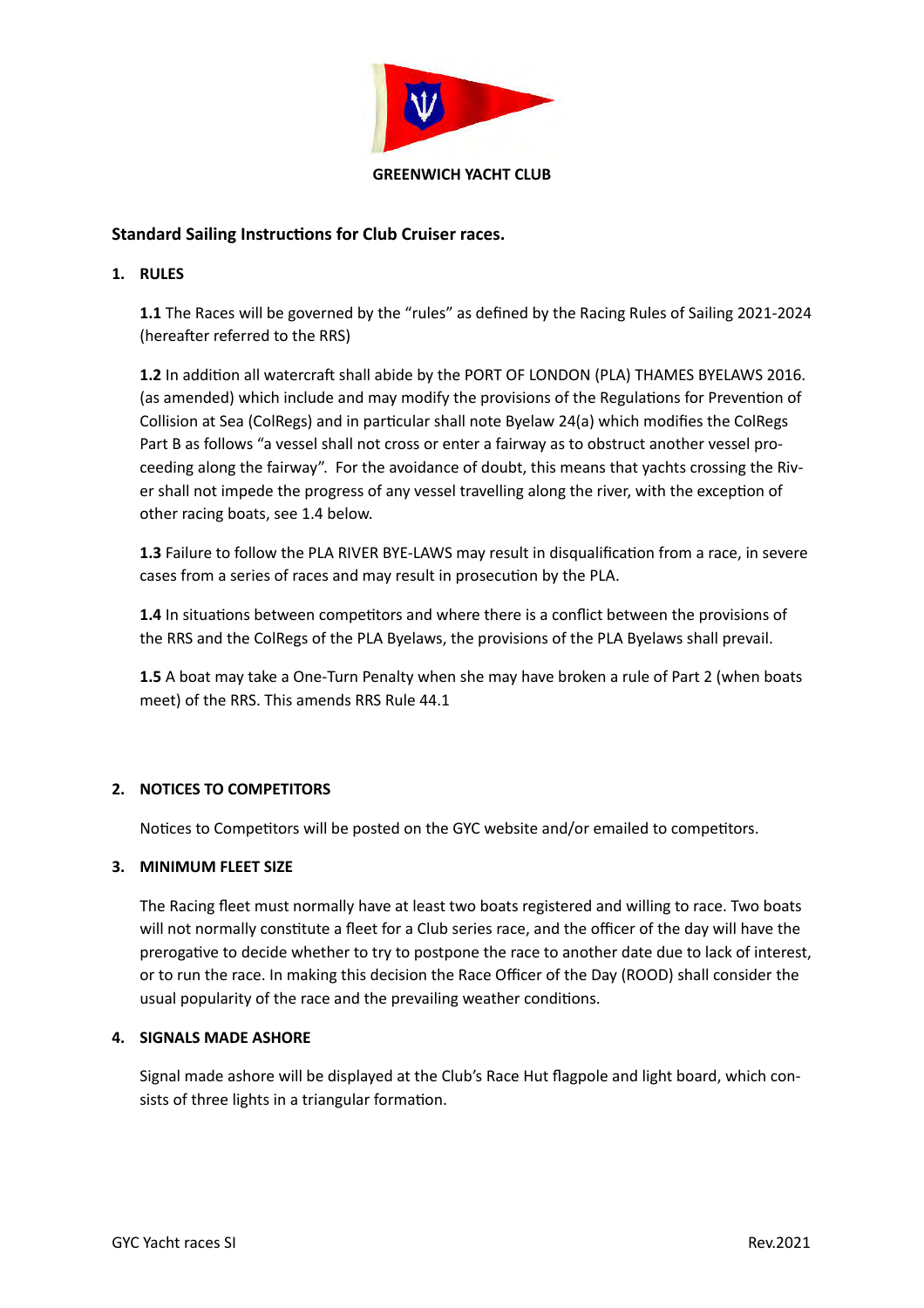

#### **5.** RACE TIMES AND RACE AREAS

The race schedule, briefing and start times will be posted on the Club notice board, and on the Club website. Race area information may also be announced in the same way.

### **6. COMMUNICATIONS WITH COMPETITORS**

The ROOD will communicate with competitors on VHF channel 37(M1) unless previously notified and all boats are required to have a working VHF capable of receiving this channel. The failure to receive instructions (for example recalls or course changes) broadcast on this channel shall not be a reason for redress unless it can be reasonably shown that a boat adversely affected was out of VHF range. Competitors should also aim to maintain a listening watch on London VTS channels 14 or 68.

#### **7. THE COURSES**

**7.1** Course, the order in which marks are to be passed, and the side on which each mark is to be left will be discussed at the skipper's briefing.

**7.2** The starting and finishing marks will be on the GYC Club line unless stated differently at the skipper's briefing.

**7.3** All skipper's briefing are to be held ashore, unless advised. The skipper of the boat must attend the race briefing. Failure of the skipper to attend the briefing will preclude the skipper and boat from participating in the race.

**7.4** Alterations may be made to the start time or the course after the briefing but before the start, and any such changes will communicated to competitors by VHF radio.

**7.5** The ROOD may, but is not required to, give competitors a visual diagram as well as a verbal description of the course to be sailed during the skipper's briefing.

**7.6** Race Officers may, but are not required to, give course information to competitors before or after the briefing.

#### **8. TIME LIMITS**

There is no standard time limit with the exception of the Winter Series Races; however time limits may be announced by the ROOD at the briefing.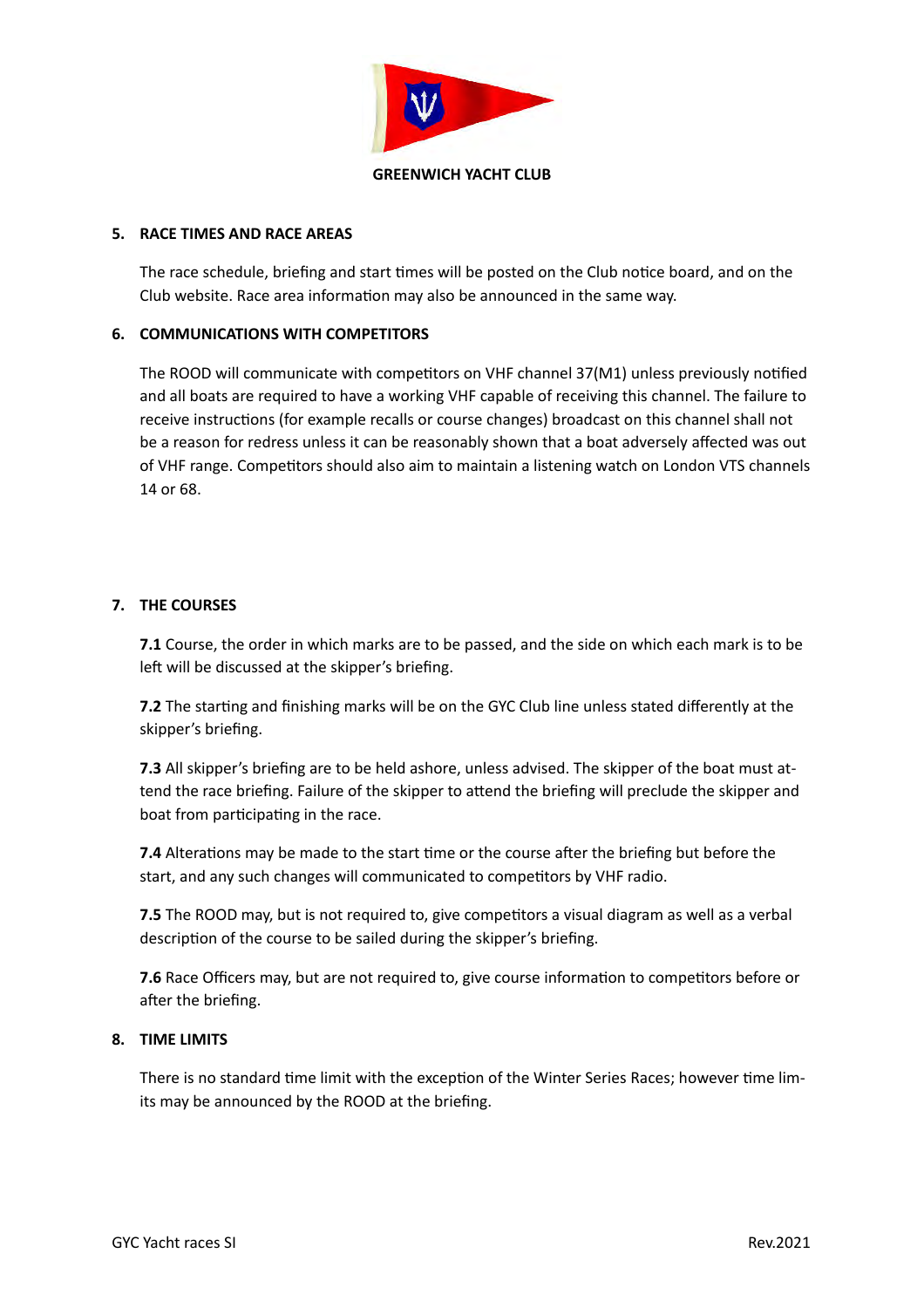

### **9. THE START**

**9.1** Races will be started with light and sound signals as follows: WARNING SIGNAL 5 minutes before the start, PREPARATORY SIGNAL 4 minutes before the start, ONE MINUTE SIGNAL 1 minute before the start, START. Flag signals may or may not be used, and this changes Rule 26 of the RRS. Failure of either any or all of the light or sound signals (but not both) will not be a cause for protest. Signals may also be complemented by announcements over the VHF channel 37.

**9.2** Light signals will be used as follows in the start sequence:

| WARNING SIGNAL-5 minutes to start                         | 1 sound $+$ 1 light         |
|-----------------------------------------------------------|-----------------------------|
| PREPATORY SIGNAL - 4 minutes to start 1 sound + 2 lights  |                             |
| ONE MINUTE SIGNAL $-1$ minute to start1 sound $+3$ lights |                             |
| <b>START</b>                                              | 1 sound $+$ all lights off. |

**9.3** All engines are to remain on, prior to and during the start sequence and are only to be turned off at the One Minute Signal. Although engines must be on during this period they do not need to be in gear.

**9.4** All boats to observe that the club's start line is in the barrier control zone which requires boats to keep to the starboard side of the river and to cross the fairway at a right angle.

## **10. RECALLS**

**10.1** Individual recalls for boats OCS will be notified by a sound signal after the start and one light, and if possible by an announcement on VHF, however no flag signal will normally be flown, and this alters Rule 29.1 Similarly a General Recall will be notified by two sound signals and two lights, but no flag signal will normally be flown, this alters Rule 29.2

**10.2** Where a boat is OCS at the start, she shall sail to the pre-start side of the line, and request and receive confirmation from the ROOD by VHF that this is the case and that they may restart, or have restarted properly. If such confirmation is not received a boat may not assume that they have restarted properly, and may not protest or seek redress if they are disqualified or subsequently recalled as OCS.

## **11. SHORTENING COURSE, ABANDONING AND CHANGING THE POSITION OF THE NEXT MARK**

Where a course has to shortened, abandoned or one or more legs altered, the ROOD may inform competitors by VHF radio without flag signals if it impractical to do so; or telephone a dedicated communication vessel which then relays the information to competitors via VHF. This alters Rules 32 & 33.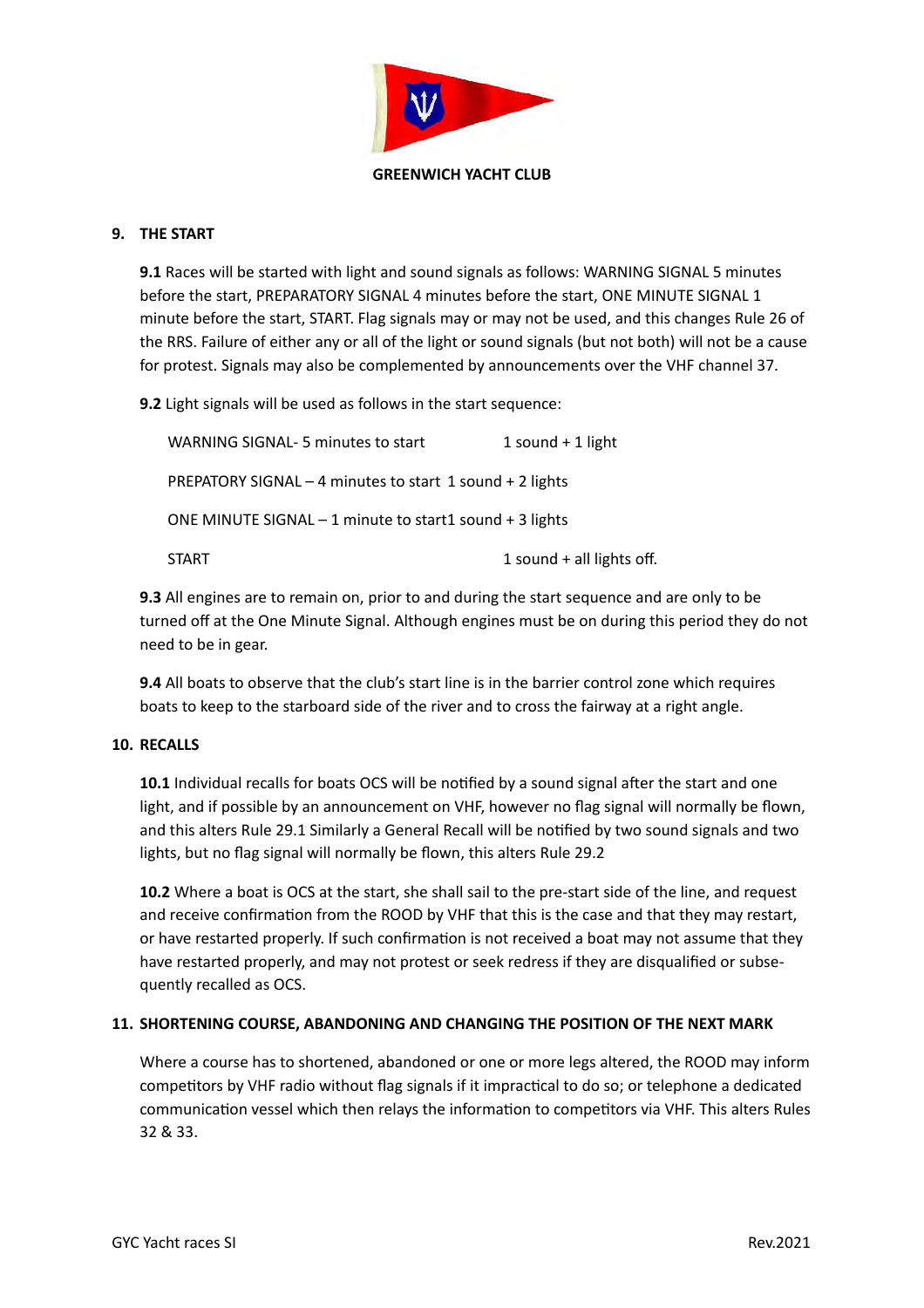

### **12. SPECIAL NAVIGATION REQUIREMENTS**

The Thames Barrier has a designated Special Navigation Zone between Blackwall Point and Margaret Ness, and where boats are required to pass through the Barrier they should comply with the instructions as described in Appendix 1 to these sailing instructions.

Aside from a further special zone in Sea Reach, The PLA requires that yachts should aim to navigate on the starboard side of the channel at all times. Where required to cross the navigation channel, yachts should proceed only when completely clear to do so and keep fully aware of their responsibilities under Col.Regs. 9 (narrow waters)

#### **13. PROTESTS AND REQUESTS FOR REDRESS**

**13.1** Protest forms are available at the race office. Protests shall be delivered there within the protest limit time.

**13.2** For each class, the protest limit time is 90 minutes after the last boat has finished the last race of the day. The same protest time limit applies to all protests by the race committee and to requests for redress.

#### **14. SCORING**

The scoring system is as Appendix A of the RRS using the Low Point System as per Appendix A, A4.1 For series scores, the scoring method including the number of discards will be described in the series Notice of Race, but which will unless changed by the NOR will be as per Appendix A, A9.

## **15. SAFETY REGULATIONS**

**15.1** It is considered that for races in the Thames, yachts should aim to comply with the provisions of ISAF Special Regulations OSR 2020 - 2021 Category 4 safety equipment requirements. (Short daylight races in protected waters) These can be obtained from the ISAF web site, Special Regulations Appendix J. A summary of these requirements is listed at Appendix 2. For races beyond the confines of the Thames Estuary, OSR 2020-2021 Category 3 regulations should apply.

**15.2** A boat which retires from a race shall notify the race committee as soon as possible.

#### **16. USE OF ENGINE PROPULSION IN AN EMERGENCY**

Competitors are reminded of their obligations to other vessels under the International Regulations for Prevention of Collisions at Sea and in particular to large commercial vessels in the main channel. In accordance with Rule 42.3(i) any yacht which finds herself near collision with such vessels or any fixed obstructions such as piers, wharves etc. may, in an emergency, use the engine or any available means of propulsion to avoid collision without being deemed to have infringed racing rules, provided that the yacht does not gain advantage towards the finishing line.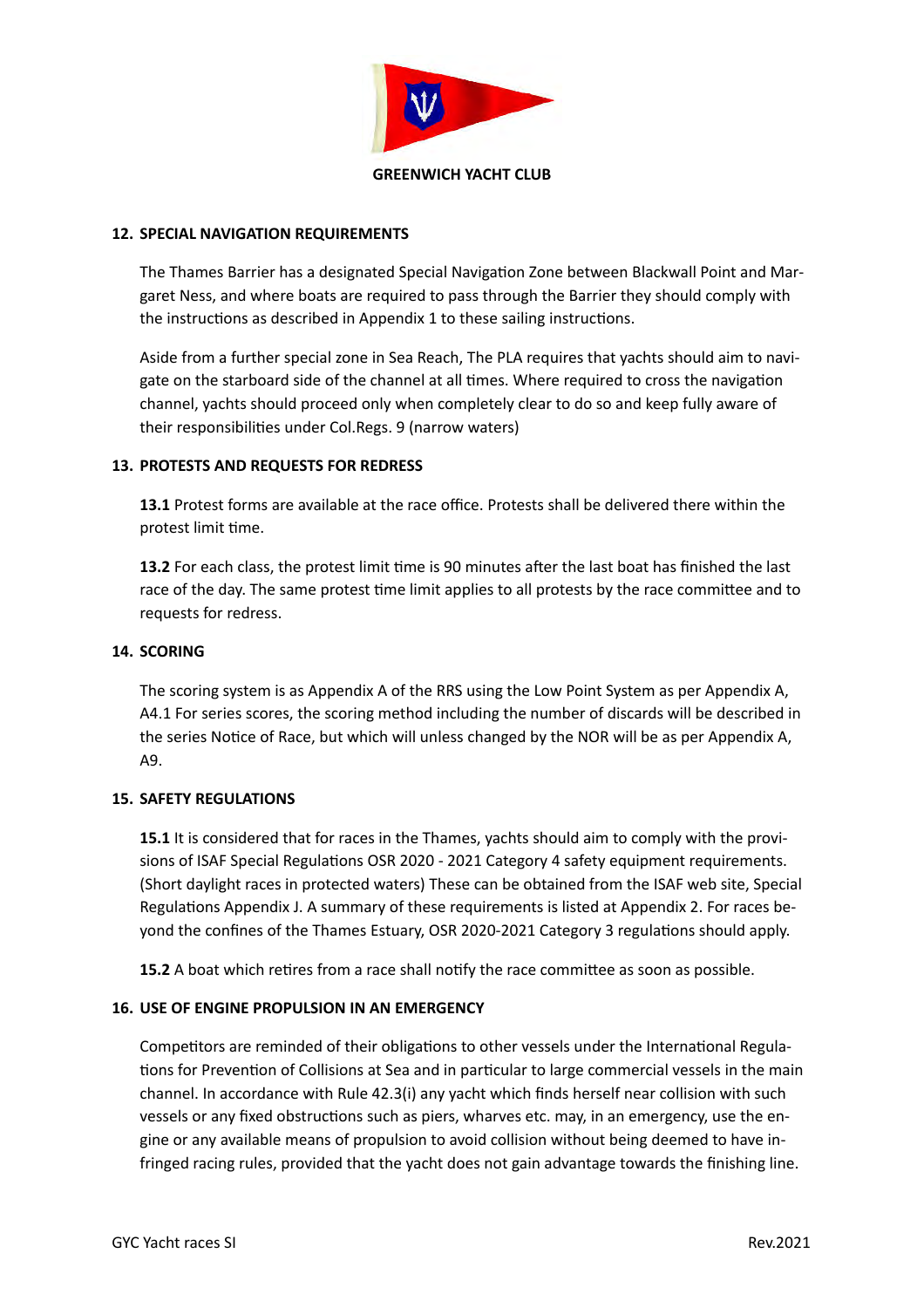

In the event that the use of propulsion in such circumstances does gain an advantage to the yacht over other yachts, she shall either retire, or in the event of a small advantage attempt to assess the time advantage and declare this to the ROOD as soon as possible. Effort should be made by the skipper of the yacht to secure a witness to the emergency use of propulsion. It will be the responsibility of the Race Officer or Protest Committee to either disqualify the yacht or determine the amount of any time penalty imposed if an advantage is found to have been made by a yacht using propulsion in an emergency.

## **17. COMMUNICATION WITH THIRD PARTIES**

A boat shall not receive by radio or telephone communication information specific to the race, or race area that is not available to all competitors.

#### **18. PRIZES**

Prizes will usually be presented during the Club's annual Dinner and Dance.

#### **19. DISCLAIMER OF LIABILITY**

Competitors participating in GYC Club races must sign the declaration of entry in advance of entering any races, which confirms the owner's responsibilities and the decision to take part in races is theirs alone and entirely at their own risk. The organizing authority will not accept any liability for material damage or personal injury or death sustained in conjunction with, or prior to, during or after the regatta.

#### **20. INSURANCE**

Each participating boat shall be insured with valid third-party liability insurance.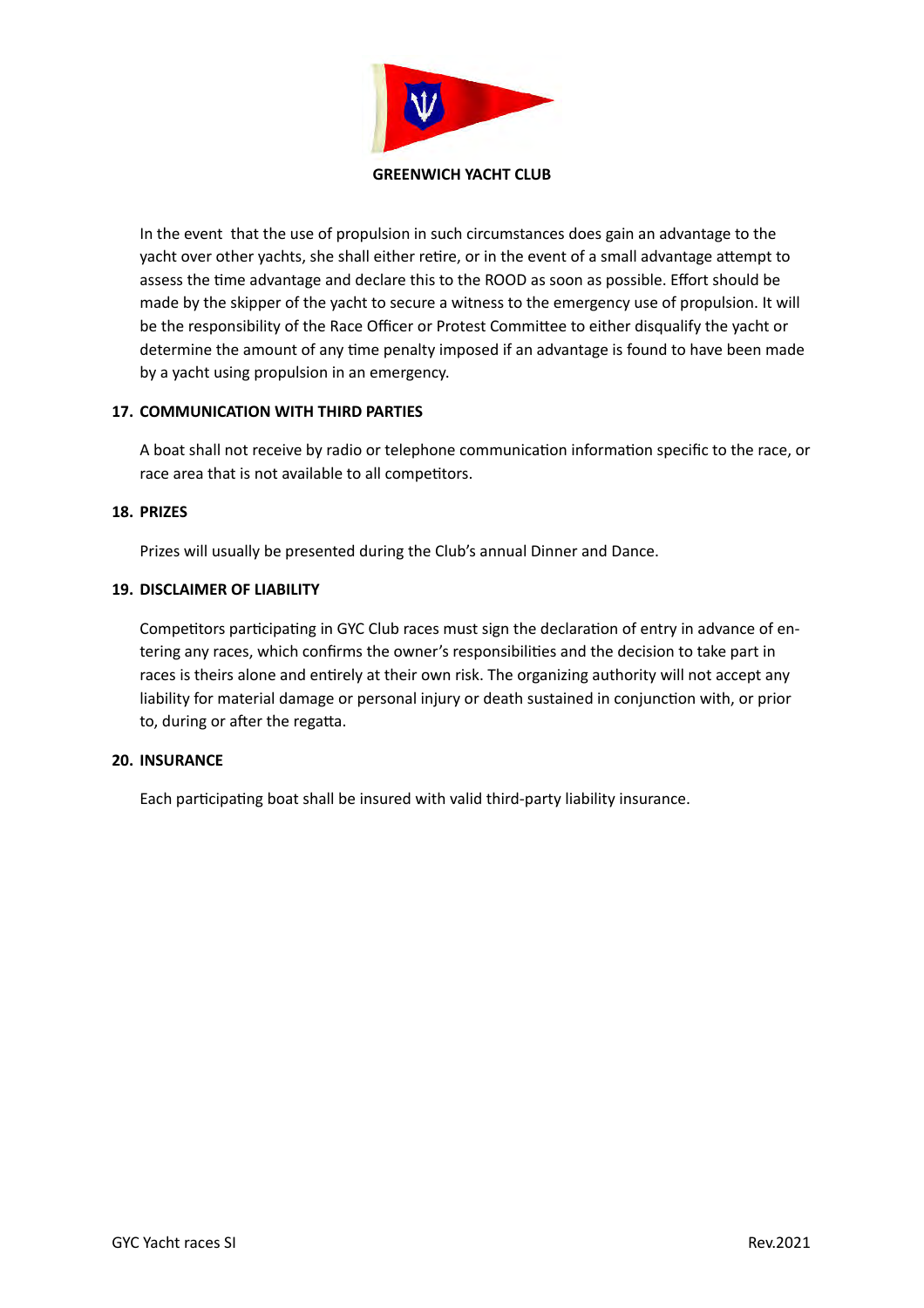

### **GREENWICH YACHT CLUB**

*Appendix 1.*

In the Barrier Special Zone between Blackwall Point and Margaret Ness, all yachts must sail on the starboard side of the Fairway only.

## **SPECIAL RULES FOR PASSING THROUGH THE THAMES BARRIER**

## Note: A Barrier special conditions zone exists from Blackwall Point to Margaret Ness.

## A: For passing through the Barrier going down river in a fleet after the start.

At the start of the race, group clearance will usually be obtained by the ROOD from VTS for all yachts racing. Where a particular span has been designated by VTS for the race, ALL yachts must pass through this span, even if another span is open.

All yachts must have their engine running, either in neutral or in gear, through the designated Club Barrier Zone from engine on point at the beginning to the engine off point. This zone is from Riverside Wharf (the orange pier on the South shore before the barrier), to the downstream end of Barrier Gardens pier below the barrier.

Yachts must position themselves at the engine on point on, or close to, an imaginary straight line running parallel to the shore through the designated span and stay on this line until the engine off point. As a vessel under power, the yacht must remain on the starboard side of the channel.

From the engine on point, to the engine off point, yachts must maintain their distance behind the yacht ahead. The lead boat should not use excessive speed through the barrier.

Yachts must free sheets and not fly spinnakers in the Barrier Zone.

# **B**: For yachts returning individually or in small groups from downriver.

Yachts returning individually should obtain clearance from London VTS on channel 14. Then yachts should pass through the Barrier Zone as described above.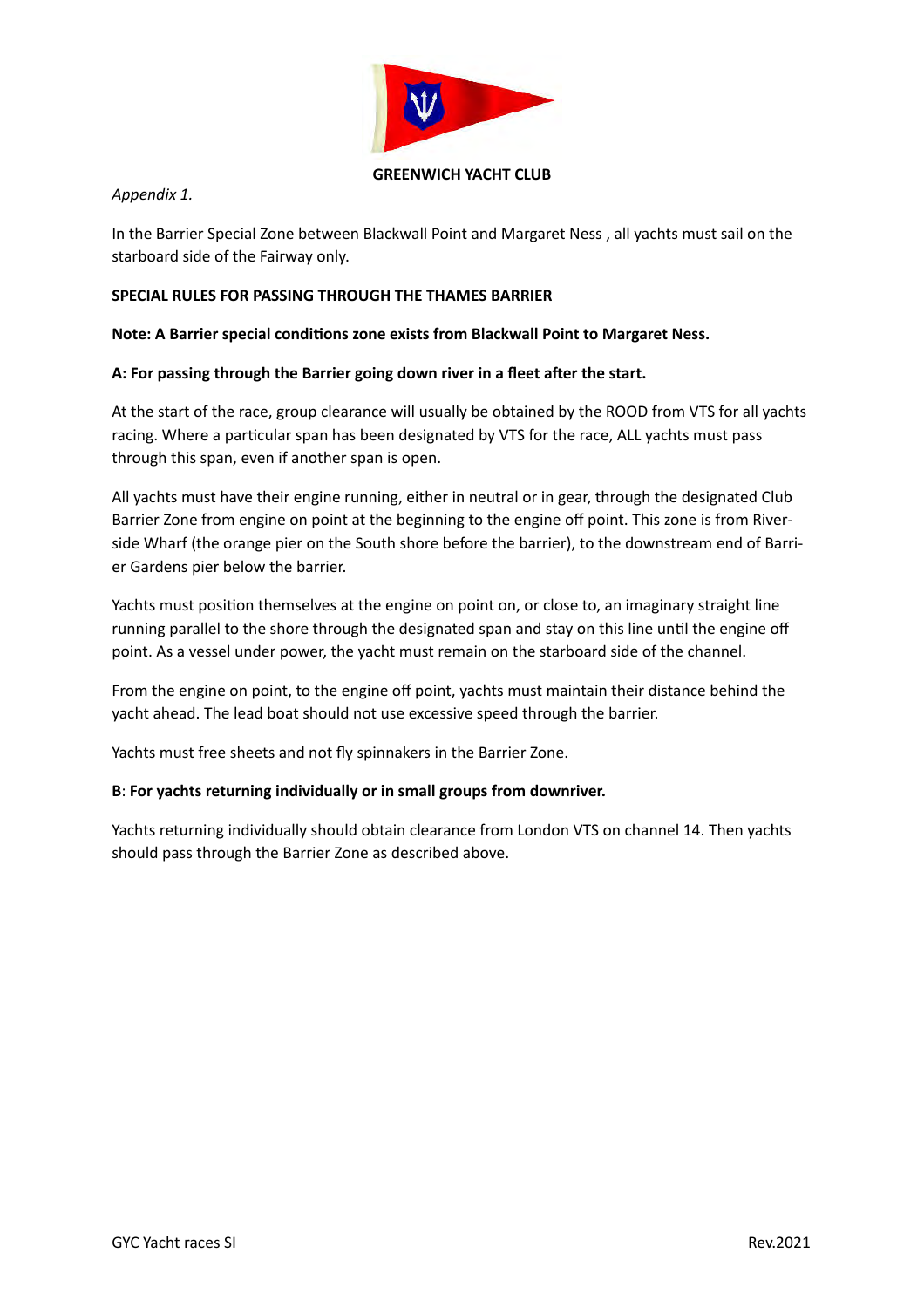

### **GREENWICH YACHT CLUB**



Club Barrier Zone